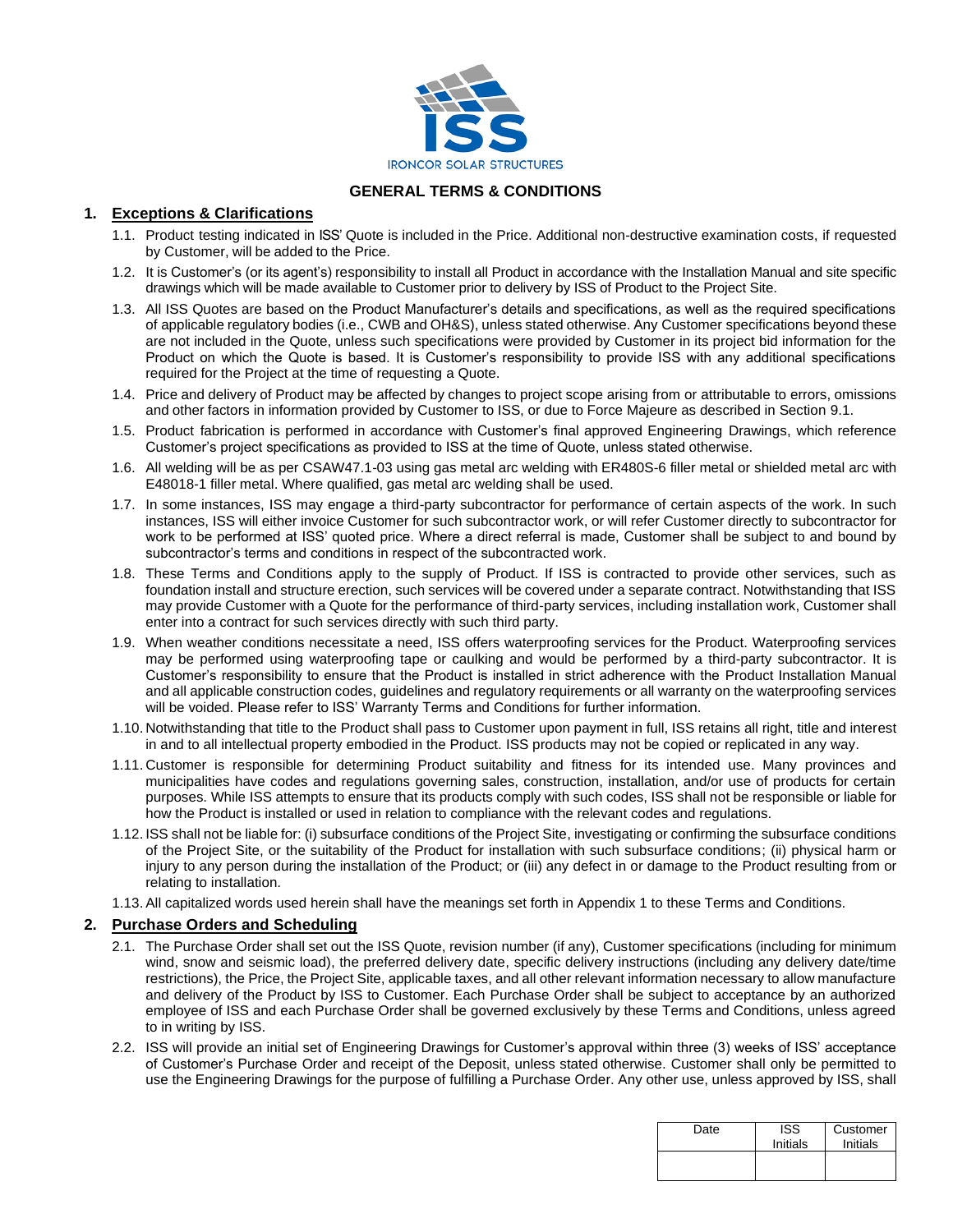be a breach of these Terms and Conditions.

- 2.3. Upon receipt of the Deposit, ISS shall complete the design engineering work and refine its Quote in order to confirm a final Price to Customer.
- 2.4. Production schedules will be provided at request of Customer, upon receipt by ISS of final approved Engineering Drawings from Customer.

# **3. Drafting / Engineering Terms**

- 3.1. ISS is responsible for engineering the Product to comply with Customer provided specifications (as set out in the Purchase Order or as otherwise provided to ISS), and for Product compliance with electrical guideline UL2703, where applicable.
- 3.2. Drafting and design engineering costs, if applicable, are shown on the Quote, and are subject to change. ISS' current engineering rates will apply to Purchase Order changes resulting from Customer change requests or specific law or regulatory requirements. ISS reserves the right to adjust the Price to reflect these costs, where applicable.
- 3.3. ISS will provide one (1) Technical Package for the Product purchased. Additional charges may apply for hard copy Technical Packages requested by Customer.
- 3.4. All information contained in the Technical Package is proprietary to ISS and may only be utilized by Customer for the Project. Customer is not permitted to use the Technical Package for any purpose other than for the quoted Project. ISS assumes no responsibility or liability for the unauthorized use of any such information.

# **4. Pricing and Payment Terms**

- 4.1. Applicable taxes and delivery charges are not included in the Price and will be applied by ISS at the time invoicing.
- 4.2. Unless otherwise agreed, all Quotes and payments shall be in Canadian dollars.
- <span id="page-1-0"></span>4.3. The Price of the Product shall be paid by Customer as follows:
	- (i) Deposit, upon ISS' acceptance of Purchase Order (Net 0);
	- (ii) 65% of the Price when the Product is ready for delivery by ISS to Customer (Net 0); and
	- (iii) 5% of the Price on final invoice from ISS (Net 30 from date of delivery).
- 4.4. All progress payments as per Section [4.3](#page-1-0) are payable by Customer upon its receipt of the ISS invoice in respect of such payment.
- 4.5. Customer acknowledges and agrees that ISS' Quote is an estimate of Price and is subject to adjustment. ISS reserves the right to amend its Quote, including after submission of a Purchase Order and/or completion of the design engineering work, in order to finalize the Price. If Customer is unaccepting of the final Price, Customer may request a cancellation of the Purchase Order. If Customer cancels the Purchase Order, Customer shall be entitled to a refund of its Deposit, less any cancellation charges payable to ISS per Section [4.8](#page-1-1) below. Refunds will be paid to Customer within ten (10) business days of ISS' receipt from Customer of written notice of its cancellation of the Purchase Order.
- 4.6. Overdue accounts may affect production or delivery of Product and will be charged an interested rate of 1.5% per month. ISS reserves the right to withhold delivery of Product until all invoiced amounts are paid by Customer in full.
- 4.7. Unless otherwise agreed between the parties, any Product that is ready to be delivered but is requested by Customer to be held by ISS must still be paid for in accordance with the payment schedule in Section [4.3.](#page-1-0) ISS will store Product for Customer at a rate of \$2.50/sq ft footprint, at a minimum of \$500/month (or any partial month). Customer shall bear all risk of loss or damage of Product stored by ISS and shall be solely responsible for obtaining insurance for such Product.
- <span id="page-1-1"></span>4.8. If Customer cancels the Purchase Order, cancellation charges may apply. These charges include all costs incurred by ISS up to the date of cancellation, including administration, design, engineering, labor, and material costs, up to a maximum of: (i) 5% of the Price, if cancellation occurs before the design and engineering work has been completed by ISS; or (ii) 30% of the Price, if cancellation occurs after Engineering Drawings have been approved by Customer. Notwithstanding the foregoing, if Customer cancels the Purchase Order after ISS has already procured materials, ISS reserves the right to charge Customer for all costs (including materials and time) incurred up to the date of cancellation. Purchase Orders that are deferred by Customer may have deferral costs reassigned to Customer at a later date, as ISS' sole discretion, and ISS does not guarantee the Price associated with a deferred Purchase Order.

# **5. Product Delivery**

- 5.1. Unless otherwise agreed, ISS shall deliver (or arrange delivery of) all Product to the Project Site.
- 5.2. Delivery is contingent on the timing of ISS' delivery of the initial Engineering Drawings to Customer, ISS' receipt of final approved Engineering Drawings from Customer, current ISS workloads, material availability, and Product quantities at the time of quotation. Changes to Project scope or Product requirements, such as those described in Article 1, may affect delivery. While ISS shall make every effort to deliver Product by the preferred delivery date, ISS shall have no responsibility or liability for delayed delivery of Product to Customer.
- 5.3. Delivery costs will be determined at the time the Product is ready to be shipped. All freight charges for delivery of Product to the Project Site shall be stated on ISS' invoices and will be borne by Customer.
- 5.4. Upon delivery, Customer shall examine the Product and clearly mark down any visual deficiencies or damages on the BOL,

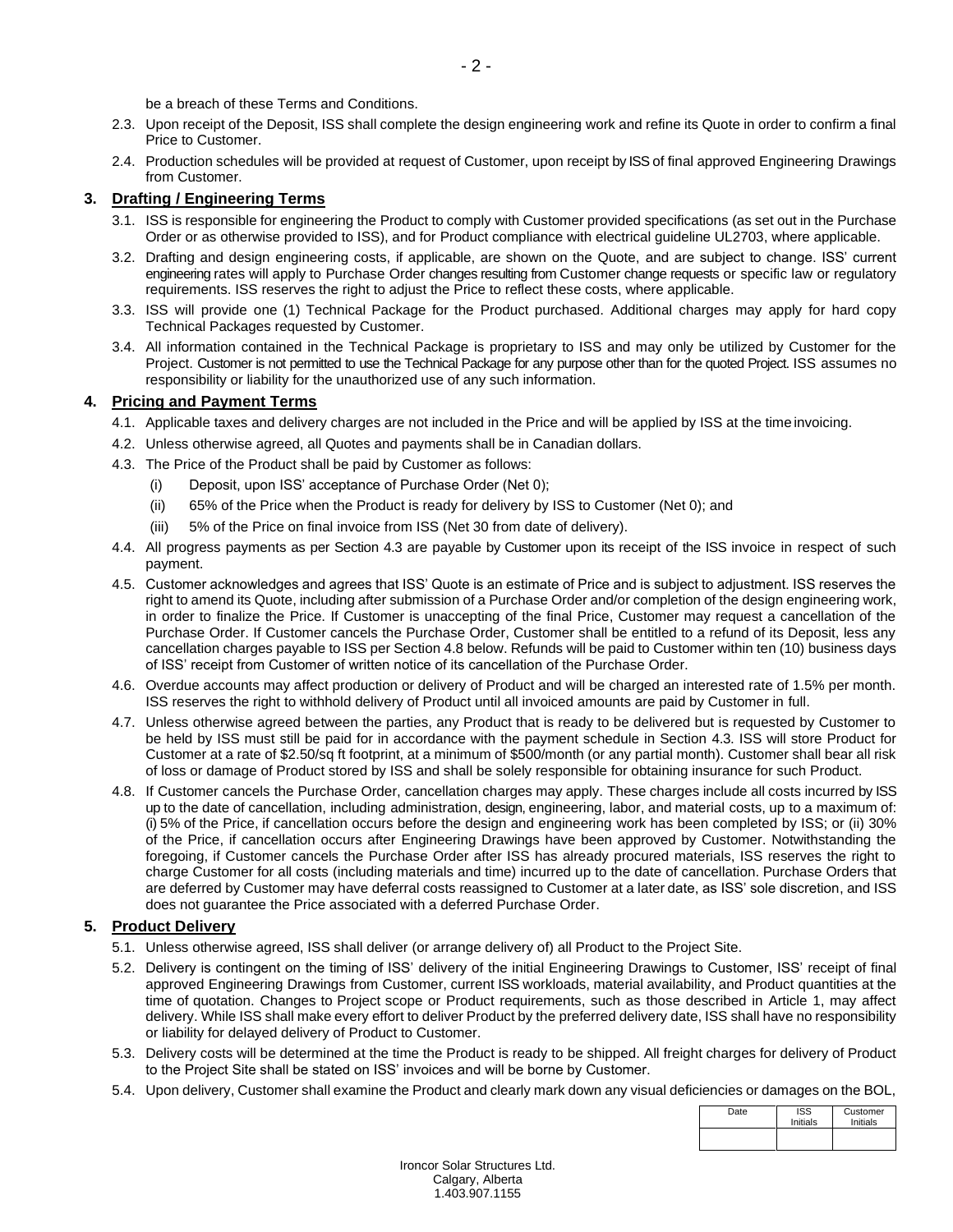including taking pictures of such damage. A copy of the BOL shall be given to the delivery driver and a second copy shall be retained by Customer and sent to ISS, along with pictures, within five (5) days of delivery. If Customer does not provide the information to ISS as required herein, such Product shall be conclusively deemed to have been delivered without error or defect and as specified in the Purchase Order and Customer shall bear the costs of any actual shipping damage.

5.5. Notwithstanding delivery, the Product remains the property of ISS until Customer has paid all outstanding amounts, including applicable interest thereon, to ISS.

### **6. Representations of Customer**

Customer represents, warrants and covenants that it will:

- 6.1. comply with all laws, regulations and ordinances applicable to its performance of its obligations set out in these Terms and Conditions, as well as the installation, service or maintenance of the Product, including without limitation all applicable locally prevailing electrical codes and regulations;
- 6.2. provide ISS with a detailed ground investigation report and the location of all underground utilities, to ISS' satisfaction, at the time of submitting its Purchase Order. If this information is not provided to ISS on time, standby charges and additional design/engineering costs may be applicable and ISS reserves the right to adjust the Price accordingly;
- 6.3. provide ISS with full and unfettered access to the Project Site as and when requested by ISS;
- 6.4. be responsible for all management and safety measures required on the Project Site to allow ISS personnel to perform its obligations, including delivery of the Product, in a safe and efficient manner;
- 6.5. not misrepresent the Product or disparage ISS in any way;
- 6.6. use all requisite skill and care when installing, servicing or maintaining the Product, including adhering to the ISS-provided Product Installation Manual;
- 6.7. not remove, alter, or obfuscate any proprietary markings, serial numbers, certifications, or other labelling on the Product; and
- 6.8. indemnify, defend, and hold harmless ISS, its affiliates, agents, directors, officers, and employees from and against any and all Claims arising out of or related to a breach, or alleged breach, by Customer of these Terms and Conditions.

### **7. Warranty**

7.1. Please refer to ISS' separate Warranty Terms and Conditions for warranty information pertaining to the Product.

#### **8. Governing Law & Dispute Resolution**

- 8.1. These Terms and Conditions and any sale of Product to Customer shall be governed by the laws of the Province of Alberta and the laws of Canada applicable therein.
- 8.2. Notwithstanding anything at law or in equity, the parties agree that any Dispute shall be referred to final and binding arbitration under the Rules of the ADR Institution of Canada and to the fullest extent permitted by law, the parties agree that they shall not refer or attempt to refer any Dispute on the merits to the jurisdiction of any court. Any application or motion brought by a party before a court of competent jurisdiction shall be a fundamental breach of these Term and Conditions (and this clause as an agreement to arbitrate) entitling the other party to bring a cause of action with damages equal to any damage award that may be issued by a court judgement. Any item Disputed by Customer must be brought by Customer no later than six (6) months after the occurrence of the event giving rise to the Dispute. The following provisions shall govern any arbitration hereunder: (a) the legal seat of arbitration shall be Calgary, Alberta, Canada; (b) there shall be one arbitrator agreed to by the Parties within twenty (20) days of receipt by the respondent of the request for arbitration or in default thereof, such arbitrator shall be appointed by the ADR Institution of Canada in accordance with its rules; and (c) time is of the essence for any arbitration of a Dispute and arbitration awards shall be rendered within one hundred twenty (120) days of receipt by the parties of discovery documents.

#### <span id="page-2-0"></span>**9. General**

- 9.1. Force Majeure. ISS' obligations hereinunder are subject to, and ISS shall not be liable for, any delay or failure to make delivery of all or any part of the products due to acts or circumstances beyond the control of ISS, including but not limited to: labor disputes, fires, acts of God, pandemics, epidemics, transportation and supply chain difficulties, inability to obtain materials or components or qualified labor sufficient to perform part or all of any obligation, or the imposition of any governmental regulations or actions. In the event of the occurrence of any of the foregoing, at the option of ISS, ISS shall be excused from the performance of its obligations hereinunder or ISS' timing for performance shall be extended.
- 9.2. Invalidity. If any part of these Terms and Conditions is held invalid or unenforceable, the remaining terms and conditions shall not be affected thereby.
- 9.3. Assignment. Customer may not assign the Purchase Order or any interest therein without the prior written consent of ISS, which consent may be withheld. Subject to the foregoing, the Purchase Order shall enure to the benefit of and be binding upon the parties and their respective successors and permitted assigns.
- 9.4. Entire Agreement. The Purchase Order constitutes the entire agreement between the parties and shall supersede and replace all prior agreements between them. ISS' receipt and acceptance of Customer's Purchase Order indicates Customer's acceptance of these Terms and Conditions.

| Date | <b>ISS</b><br>Initials | Customer<br>Initials |
|------|------------------------|----------------------|
|      |                        |                      |

Ironcor Solar Structures Ltd. Calgary, Alberta 1.403.907.1155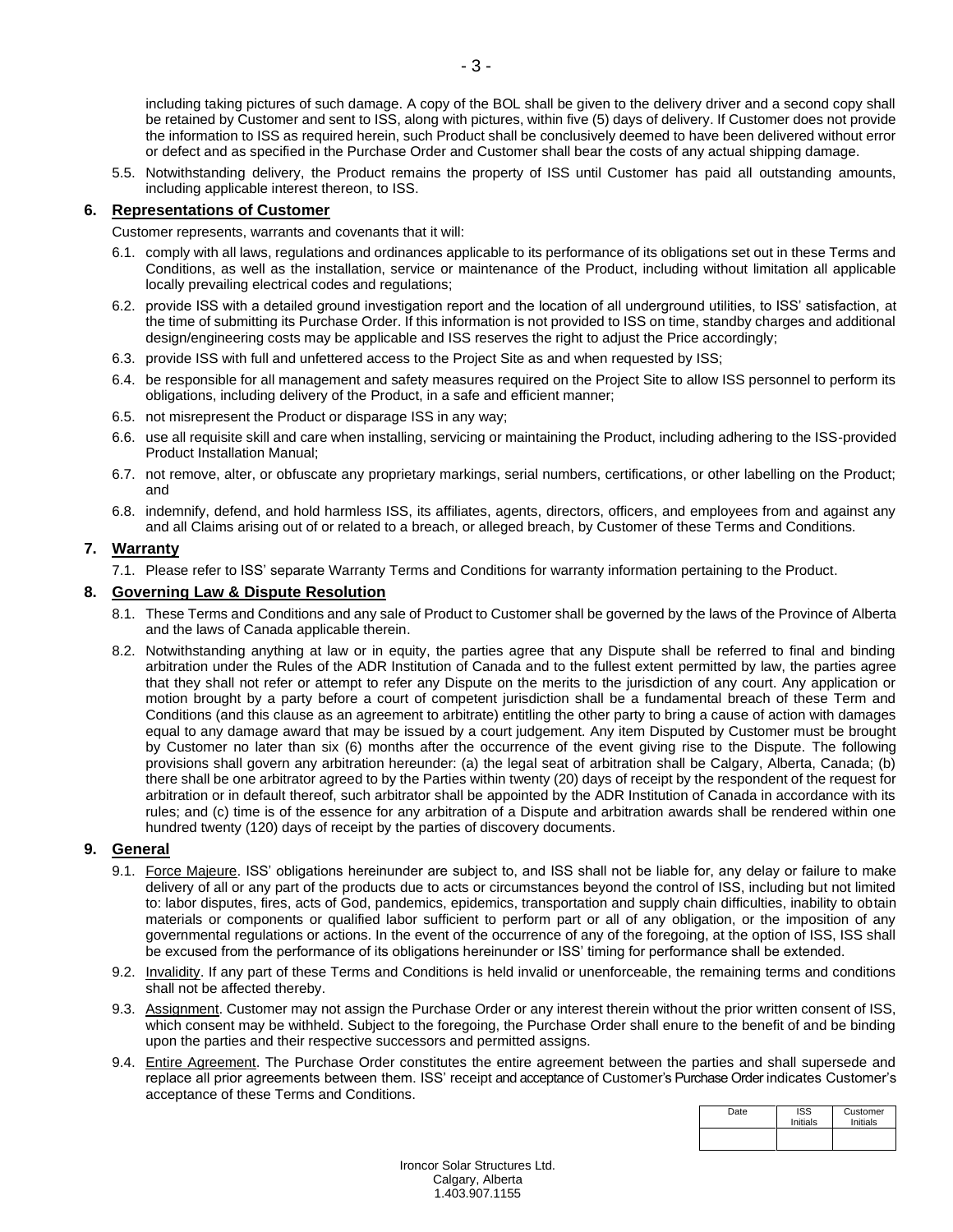- 9.5. Amendment. No amendment to the Purchase Order or these Terms and Conditions shall be binding on either party unless made in writing and signed by the authorized representative of each party.
- 9.6. Counterparts. These Terms and Conditions may be signed in any number of counterparts and each counterpart shall represent a fully executed original as if signed by both parties, with all such counterparts together constituting one and the same instrument. Facsimile or electronic pdf signatures of the parties shall be deemed to constitute original signatures.

The Customer and ISS hereby agree to these General Terms and Conditions as of the date written below.

| Date       |                               | Date       |
|------------|-------------------------------|------------|
| Company    | Ironcor Solar Structures Ltd. | Customer   |
| Rep. Print |                               | Rep. Print |
| Rep. Sign  |                               | Rep. Sign  |

| Date | <b>ISS</b><br>Initials | Customer<br>Initials |
|------|------------------------|----------------------|
|      |                        |                      |

Ironcor Solar Structures Ltd. Calgary, Alberta 1.403.907.1155